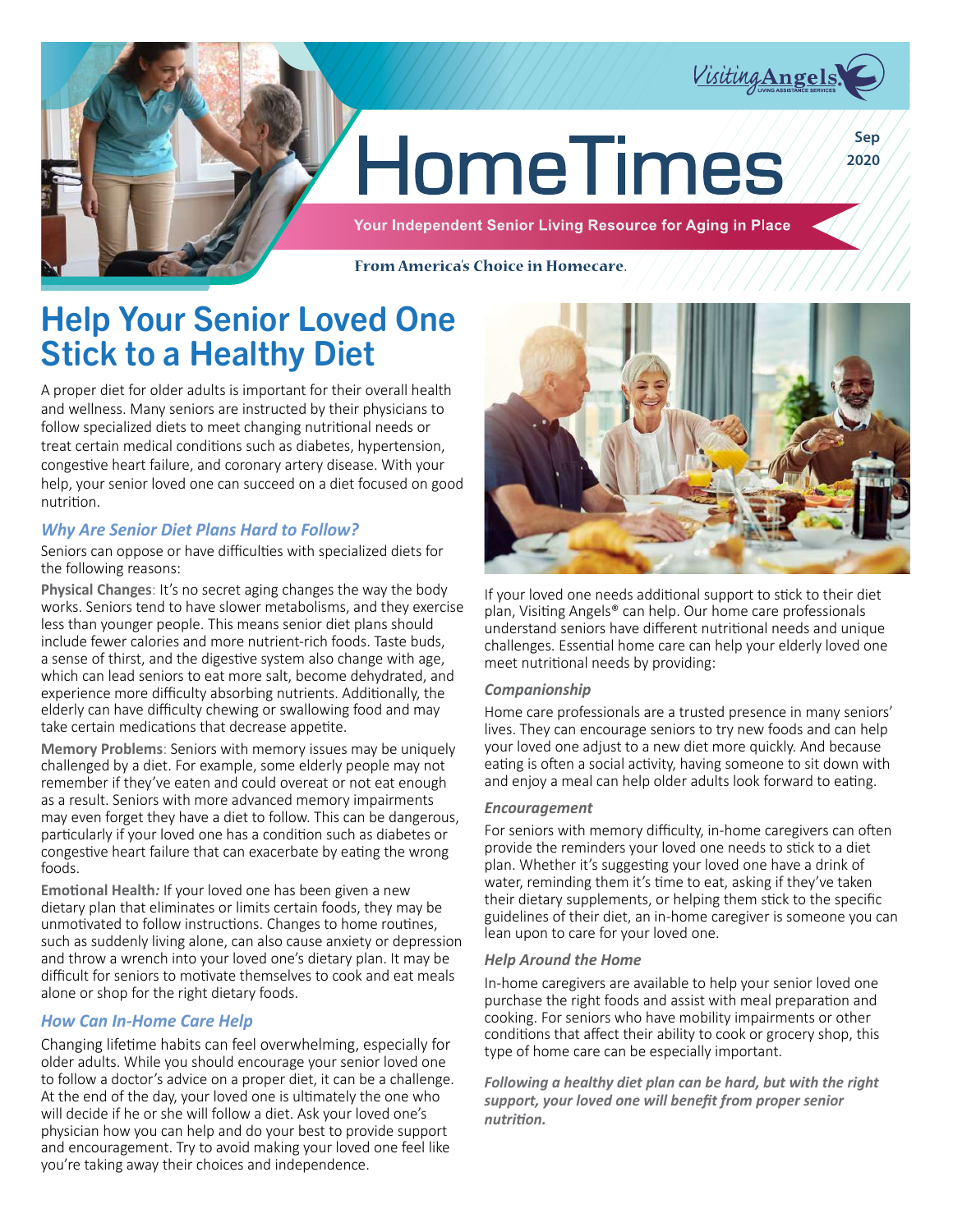

# Foot Problems in the Elderly

When you think about your elderly loved one's physical condition, you may not focus on the health of their feet. It can be easy to overlook that their feet are a main support system literally.

Unfortunately, foot pain and other foot problems in the elderly are very common and associated with:

- Weakness
- Frailty
- Exhaustion
- Gait Alteration
- Balance Difficulties
- Increased Swaying While Walking
- Decreased Walking
- Walking Speed

#### *Five Strategies for More Effective Communication*

Unfortunately, foot pain and other foot problems in the elderly are very common and associated with:

#### **Corns and Calluses**

Corns and calluses are thick, hardened layers of skin around sensitive areas of the feet where a lot of pressure is placed upon. They're most commonly caused by ill-fitting footwear but can also be caused by an improper walking motion.

#### **Toenail Disorders**

Toenail problems can take on a variety of forms and be very painful. Some of the most common toenail disorders in the elderly are fungal infections or ingrown toenails.

#### **Bunions, Hammertoe, and Claw Toe**

These painful deformities occur when a toe becomes bent out of shape or grows excess bone. Some types of foot deformities are associated with specific footwear, such as high heels.

#### **Loss of Fat Pads**

Everyone is born with fat pads that cushion the bottoms of the feet. If you experience a decrease in fat pads, it may not seem like a big deal, but it can cause extreme discomfort. As you age, you can lose these fat pads, which result in painful force being applied to parts of the feet that have no protection.

#### **Connective Tissue Disorders**

Connective tissues consist of cartilage, bone, tendons, muscles and ligaments. When connective tissues in the feet become irritated or inflamed, it can lead to painful conditions such as foot tendonitis or plantar fasciitis.

#### **Poor Circulation in Feet**

Poor circulation can happen when inadequate blood flow arises from certain factors, including sedentary lifestyle, age, obesity, smoking, diabetes and blood clots. If left untreated, the effects could be very serious. It is important to report symptoms of poor circulation in feet to a doctor.

Additional causes of foot issues include systemic disorders like diabetes, osteoarthritis, rheumatoid arthritis, and even congestive heart failure. These conditions can lead to nerve pain, weak and painful joints, and swollen feet. Some people can have acute foot problems, such as plantar fasciitis, and a systemic problem like osteoarthritis at the same time.

#### *Caring for Older Adults' Feet*

There are three major factors to consider for proper foot care in the elderly:



**Regular Care:** Make sure someone is checking your elderly loved one's feet regularly for any changes. Look for open cracks or sores, misshapen toes, discolored or altered toenails, and other changes to the skin such as thickening.

Make sure their feet are washed regularly to avoid infection, and their toenails are trimmed as needed. Visit a podiatrist if you notice anything strange about your loved one's feet.



**Proper Footware:** Studies show most seniors wear shoes that are too small for reasons such as fashion, altered foot shape, and not realizing their feet keep growing in old age. Make sure your loved one is using the right size footwear

by having their feet measured. Also, encourage them to use footwear with more support and avoid wearing high heels.



**Foot Orthoses:** Foot orthoses (specialized inserts placed inside the shoe) can be anything from over-the-counter adhesive pads to custom-made devices prescribed by a podiatrist. They help reduce foot pain and fall risk by changing the

way force affects the feet while walking or standing. Visit a podiatrist to determine if your loved one would benefit from orthoses.

*If an elderly loved one has difficulty taking care of their feet, consider using essential home care services from a professional agency such as Visiting Angels®. Contact your nearest home care office today by calling 800-365-4189.*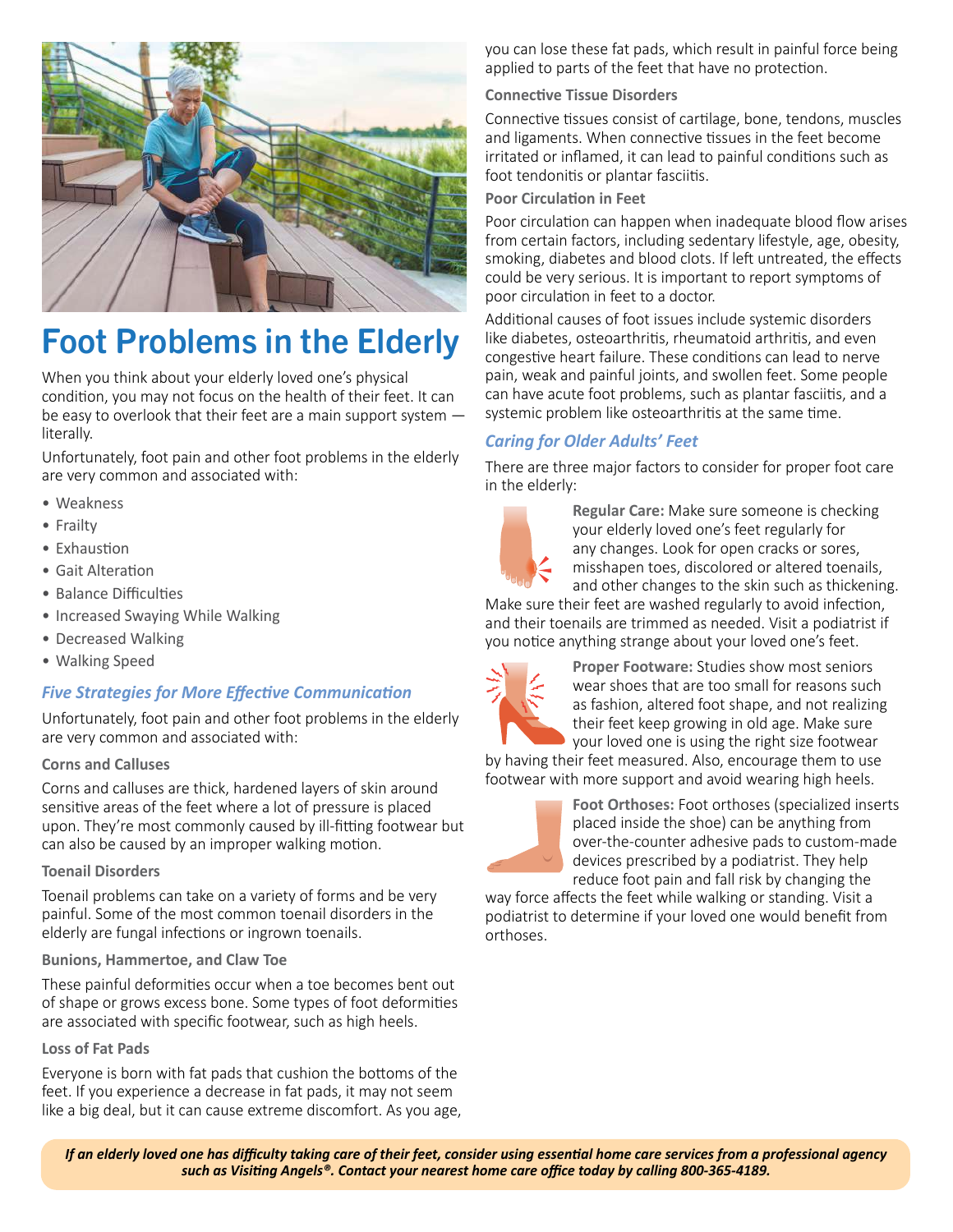

### Low Carb Turkey-Stuffed Peppers

1 nonfat cooking spray 1 tablespoon olive oil 1 pound ground turkey 1/2 cup diced onion 3 tablespoons diced fresh jalepeno pepper 2 cloves garlic, chopped 2 cups frozen cauliflower rice 1 (14.5 ounce) can diced tomatoes

2 teaspoons chili paste 1/2 teaspoon salt 1/2 teaspoon black pepper

2 large bell peppers, any color,

cut in half lengthwise, cored, and seeded

4 (1 inch) cubes colby-jack cheese

1/3 cup shredded colby-jack cheese 4 teaspoons reduced fat sour

1 (8 ounce) can tomato sauce 1/2 cup water

#### **Instructions:**

Preheat oven to 375 degrees F (190 degrees C). Spray a baking dish with cooking spray.

cream

Heat olive oil in a large skillet over medium heat. Stir in ground turkey, onion, jalapeno, and garlic. Cook and stir until turkey browns and vegetables are tender, 8 to 10 minutes. Drain grease from the skillet. Add frozen riced cauliflower, tomatoes, tomato sauce, water, chili paste, salt, and pepper; stir until well incorporated. Reduce heat and simmer for 5 minutes.

Drain marinade from the turkey and vegetables, and discard. Place bell pepper halves in the prepared baking dish. Place 1 Colby-Jack cheese cube in each pepper half, and fill with turkey mixture. Spoon remaining turkey mixture into the dish around the peppers.

Cover dish with aluminum foil, and bake in the preheated oven for 30 minutes. Remove foil and sprinkle each pepper with shredded Colby-Jack cheese. Bake, uncovered, until peppers are soft and cheese has melted, about 10 minutes more.

(Optional) Add a teaspoon of sour cream to each pepper half.

#### **Nutrional Information**

Serving Size: 4 servings • Calories: 462 www.allrecipes.com/recipe/276832



## Pumpkin Ginger Cupcakes

- 2 cups all-purpose flour 1 (3.4 ounce) package instant butterscotch pudding mix 2 teaspoons baking soda 1/4 teaspoon salt 1 tablespoon ground cinnamon 1/2 teaspoon ground ginger 1/2 teaspoon ground allspice 1/4 teaspoon ground cloves 1/3 cup finely chopped crystallized ginger
- **Instructions:**

Preheat oven to 350 degrees F (175 degrees C). Grease 24 muffin cups, or line with paper muffin liners. Whisk together the flour, pudding mix, baking soda, salt, cinnamon, ground ginger, allspice, cloves, and crystallized ginger in a bowl; set aside.

Beat the butter, white sugar, and brown sugar with an electric mixer in a large bowl until light and fluffy. The mixture should be noticeably lighter in color. Add the eggs one at a time, allowing each egg to blend into the butter mixture before adding the next. Beat in the vanilla and pumpkin puree with the last egg. Stir in the flour mixture, mixing until just incorporated. Pour the batter into the prepared muffin cups.

Bake in the oven until golden and the tops spring back when lightly pressed, about 20 minutes. Cool in the pans for 10 minutes before removing to cool completely on a wire rack. When cupcakes have cooled, top with frosting and crystallized ginger pieces.

(Optional) Add cream cheese frosting.

#### **Nutritional Information**

Serving Size: 24 servings • Calories: 210 www.allrecipes.com/recipe/152120

1 teaspoon vanilla extract 1 (15 ounce) can pumpkin puree

4 eggs

1 cup butter, room temp 1 cup white sugar 1 cup brown sugar

cream cheese frosting (optional)